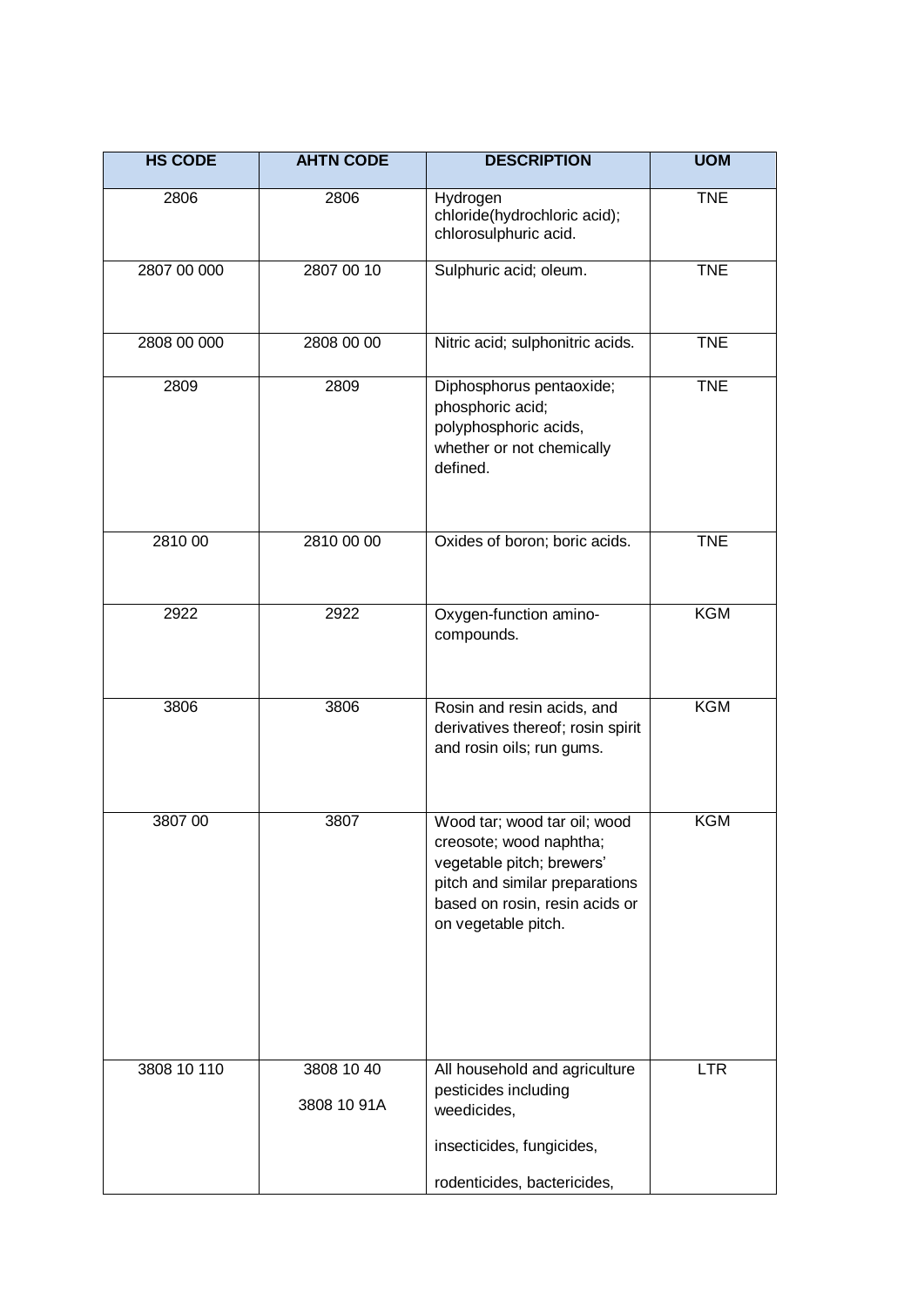| 3808 10 190 | 3808 10 11  | molluscides and veterinary                                | <b>KGM</b> |
|-------------|-------------|-----------------------------------------------------------|------------|
|             | 3808 10 91B | pesticides under the First<br>Schedule (section 2) of the |            |
|             | 3808 10 92B | Pesticides Act 1974.                                      |            |
|             | 3808 10 99B |                                                           |            |
|             |             |                                                           |            |
| 3808 10 910 | 3808 10 20  |                                                           | <b>KGM</b> |
|             |             |                                                           |            |
| 3808 10 990 | 3808 10 12  |                                                           | <b>KGM</b> |
|             | 3808 10 50B |                                                           |            |
|             | 3808 10 92B |                                                           |            |
|             | 3808 10 99B |                                                           |            |
|             | 3808 20 10  |                                                           |            |
|             |             |                                                           |            |
| 3808 20 100 | 3808 20 10  |                                                           | <b>KGM</b> |
|             | 3808 20 20  |                                                           |            |
|             | 3808 20 30  |                                                           |            |
|             | 3808 20 40  |                                                           |            |
|             | 3808 20 90  |                                                           |            |
|             |             |                                                           |            |
| 3808 20 900 | 3808 20 20  |                                                           | <b>KGM</b> |
|             | 3808 20 30  |                                                           |            |
|             | 3808 20 40  |                                                           |            |
|             | 3808 20 90  |                                                           |            |
|             |             |                                                           |            |
| 3808 30 113 | 3808 30 11A |                                                           | <b>KGM</b> |
|             | 3808 30 20A |                                                           |            |
|             |             |                                                           |            |
| 3808 30 119 | 3808 30 11B |                                                           | <b>KGM</b> |
|             | 3808 30 20B |                                                           |            |
|             |             |                                                           |            |
|             |             |                                                           |            |